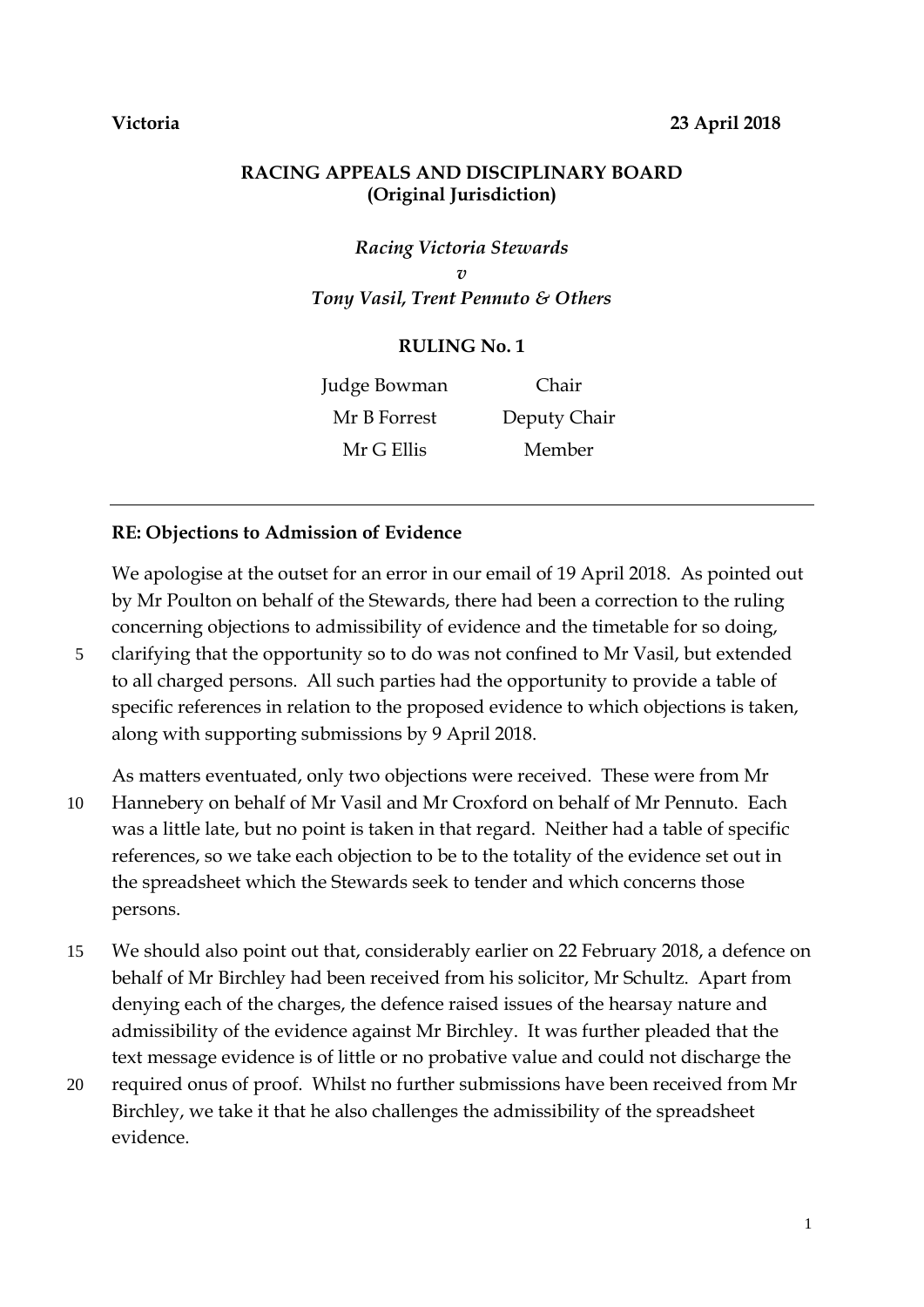To complete the picture, Mr O'Sullivan, on behalf of Mr and Mrs Nelligan has indicated that they will effectively be taking no further part in the proceedings. Mr

25 McHenry is to argue a jurisdictional point on 24 April for Mr Smerdon. He has also stated that Mr Webb and Mr Garland will be pleading "not guilty". They have no objection to the matter proceeding as one overall hearing.

At the second Directions Hearing on 1 March 2018, we stated that there would be no separate hearing in advance in relation to any "strike out" application. However, it 30 was suggested that there could and should be a determination "on the papers" of the issue of admissibility of evidence generally, so that the parties had some idea of what they were facing or what items of evidence were to be excluded. A table of specific references would have assisted in that regard. In any event, it was a suggestion which was adopted.

- 35 In his letter of 18 April 2018, Mr Poulton, on behalf of the Stewards, suggested that matters such as the inability to cross-examine the senders or recipients of text messages and what weight should be attached to them should be dealt with in the running of the case, but that objections to the status or provenance of the contents of the spreadsheet should be dealt with in advance "on the papers". This effectively
- 40 repeats a longer submission contained in a letter of 16 April 2018, in which it was emphasised that the Stewards were not seeking any ruling as to the truth of any statement or representation contained in text messages recovered from Mr Nelligan's phone. As we understand this, the preliminary ruling sought related to the admissibility of the spreadsheet evidence generally or as a concept or mode of

45 presentation of such evidence.

We are of the view that the spreadsheet generally should be admitted into evidence. Objections to individual text messages concerning what weight, if any, should be attached to them can be dealt with as they arise. Arguments, cross-examination and the like as to the truth of individual messages can be dealt with in the same way.

- 50 When all is said and done, what is the spreadsheet? From a total of some 70,000 text messages found on Mr Nelligan's phone, basically it is the setting out of the messages upon which the Stewards rely in presenting their case. The Stewards have made it clear, via Mr Poulton, that the parties charged are free to examine part or all of the 70,000 messages if they so desire and indeed they have been in the possession
- 55 of those parties for in excess of two months see the letter of Mr Poulton of 16 and 18 April and the references to the sending of the complete telephone data to the parties on 8 February.

Perhaps of less significance for present purposes, the spreadsheet also contains what is referred to as race information – dates and times of races, results of blood tests,